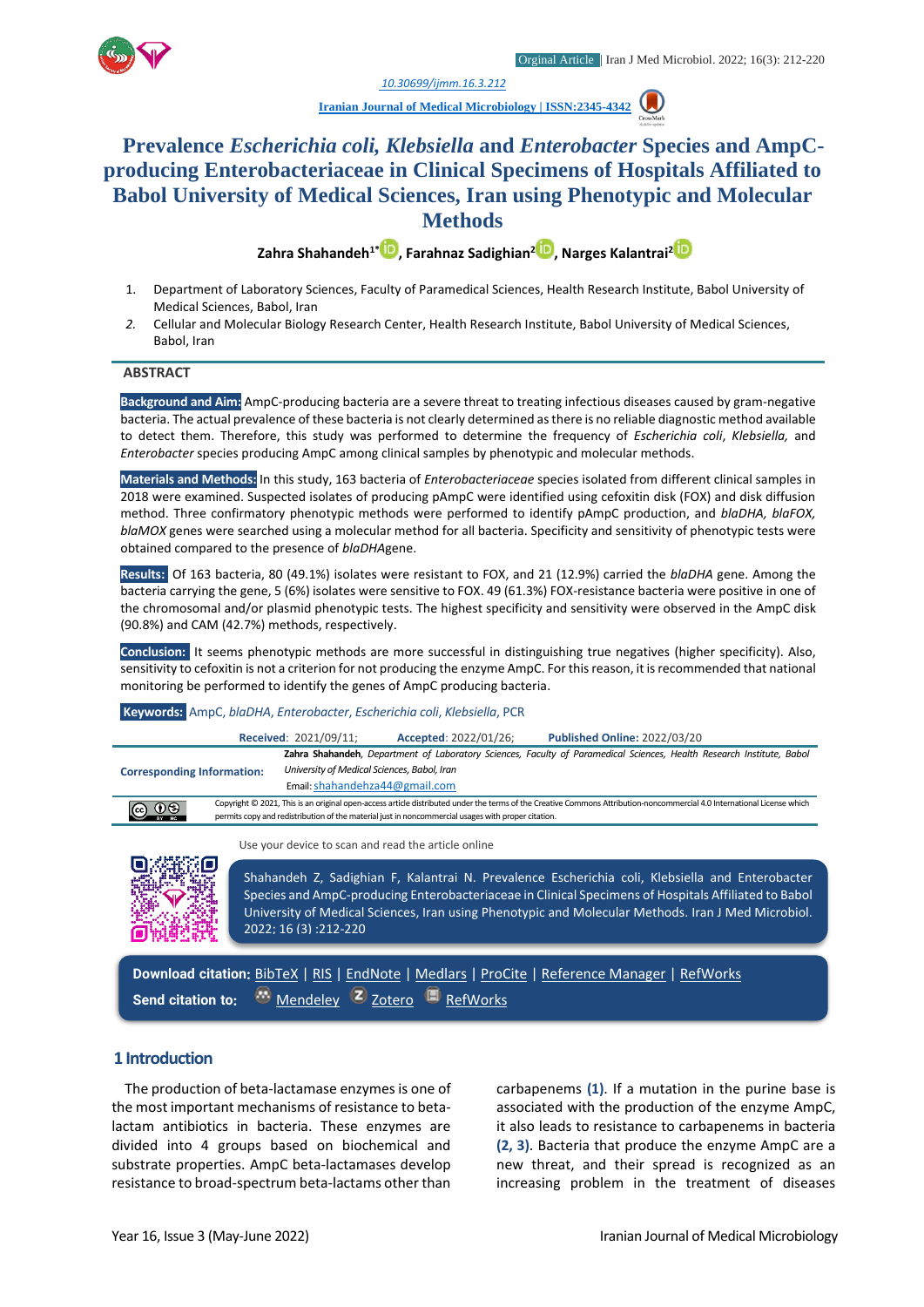caused by *Enterobacteriaceae* **(3)**. These bacteria are also affected by beta-lactamase inhibitors such as clavulanic acid **(4)**.

The genomes that produce beta-lactamase enzymes, such as Class C β-lactamases or AmpC enzymes, are located on the chromosomes and plasmids of bacteria **(2)**. Plasmid types are derived from chromosomal genes and have a structure and function similar to the chromosome type **(6)**. Chromosomal beta-lactamases are mainly found in Enterobacter, Serachia and Citrobacter species and are not present in *Klebsiella* species **(4, 5)**. Also, genes encoding plasmid AmpC (pAmpC) can cause a wide range of nosocomial and community-acquired infections. Beta-lactamase enzymes (class C in Ambler group) are classified into 5 groups, including EBC variants, CIT variants, FOX and MOX variants, DHA variants, and ACC variants **(2)**. These 5 groups are responsible for developing resistance to most betalactams **(7)**. Unlike chromosomal type, plasmid type is not inducible and is found in bacteria such as *Escherichia coli*, *Klebsiella pneumoniae,* and *Proteus mirabilis* **(8)**. The plasmid type is often associated with other types of resistance, such as ESBLs, quinolone resistance, and aminoglycosides. Thus, infections caused by them lead to increased mortality **(2, 9)**.

The genes that produce pAmpC enzymes are transmissible between different species, and their prevalence may be higher than previously thought **(10)**. Although the detection of AmpC-producing bacteria is essential for clinical and epidemiological purposes, a reliable method for their detection has not yet been recommended in the CLSI or EUCAST antimicrobial susceptibility testing guidelines **(11)**. Since no valid and simple diagnostic method is available to study and identify the bacteria that produce this enzyme, their exact prevalence is unknown **(10)**. Some phenotypic tests are available to confirm the production of AmpC, but these tests are also unable to differentiate plasmid-type enzymes from chromosomes **(12, 13)**.

In different studies, different phenotypic methods, including the use of inhibitory compounds such as boronic acid, have been described to indicate the presence of pAmpC **(1)**. On the other hand, due to the lack of a standard phenotypic protocol approved by CLSI for AmpC breeders **(12)**, genotyping methods are considered the gold standard **(8)**. Various studies performed in many countries (Saudi Arabia, Taiwan, Korea, North and South America) aiming to identify the producers of this enzyme have revealed differences in the genes producing the enzyme AmpC in different geographical areas **(14)**.

It is noteworthy that AmpC-producing bacteria also interfere with the standard ESBL-type beta-lactamaseidentifying test. In this way, these bacteria are positive in the initial stage of detection or screening for the production of ESBL enzyme, but their confirmatory test is negative. On the other hand, AmpC betalactamases are also associated with the phenomenon of multidrug resistance (MDR) **(15)**. Therefore, identifying them to limit the spread of MDR organisms effectively controls nosocomial and communityacquired infections. It is also necessary for accurate identification of ESBL-producing strains and epidemiological studies of AmpC group producers.

Due to the small number of reports on the prevalence of AmpC-producing bacteria in Mazandaran province, Iran, this study was conducted to investigate the prevalence of *E. coli*, *Klebsiella* species, and class B or AmpC-producing *Enterobacteria* using Cefoxitin disk. Phenotypic methods were used to confirm the identification, and multiplex PCR was used to evaluate the frequency of *blaDHA*, *blaFOX*, and *blaMOX* genes.

## **2.Materials and Methods**

## **Sample Collection and Antimicrobial Susceptibility Testing**

In this cross-sectional descriptive study, 163 bacterial samples of *Enterobacteriaceae* (35 *Enterobacteria spp*, 55 *Klebsiella spp,* and 73 *E. coli*) were isolated from different clinical samples (urine, feces, sputum, fluids, and blood) from patients admitted to hospitals of the Babol University of Medical Sciences in 2018. The samples were randomly selected from *Entero-bacteriaceae* positive culture samples.

#### **Antibiotic Susceptibility Test**

Antibiogram or antibiotic susceptibility test was carried out using beta-lactam family antibiotics including Cefotaxime (CTX30μg), Ceftazidime (CAZ 30 μg), Cefepime 30 μg (CPD), Ertapenem (ETP 10 μg), and Aztreonam (including the family AZM 30g, GM) Ciprofloxacin 5μg (CIP) and the family of Sulfonamides namely Trimethoprim-sulfamethoxazole (23.75μg TMP1.25μg / SXZ) (MastDisk, UK) by standard disk diffusion method on Mueller-Hinton agar medium (MHA: Highmedia, India) **(16)**.

In this study, isolates resistant to at least three antibiotics (at least one antibiotic from each family) were considered MDR **(10)**.

Also, using cefoxitin disk (FOX), the isolates suspected of producing pAmpC with a growth inhibition diameter of less than or equal to 18 mm were identified **(6)**.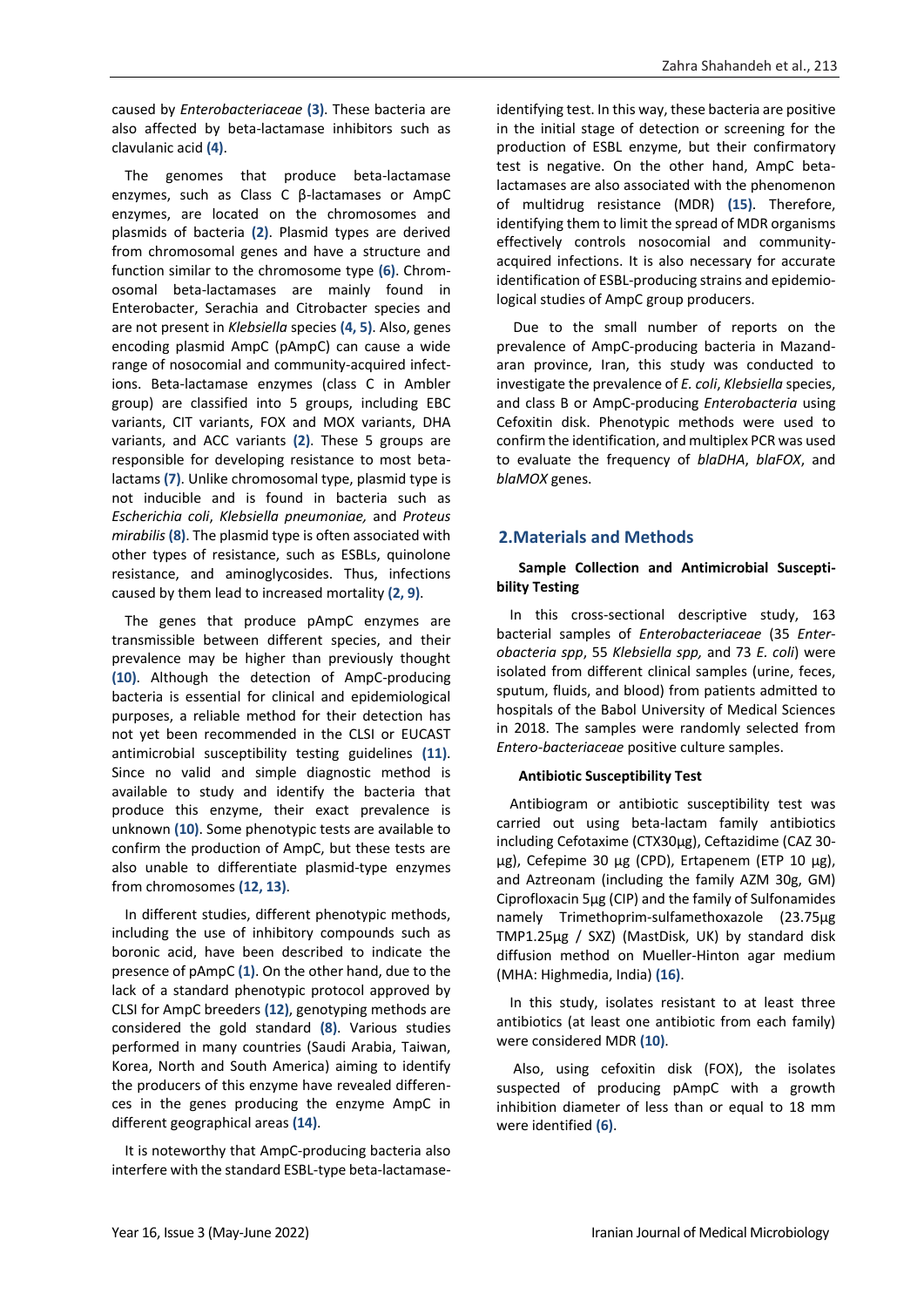**Methods for Detecting Plasmid AmpC (pAmpC) Production**

## **Cefoxitin Agar Medium (CAM) Method**

#### **Preparation of Enzymatic Extract from Bacteria**

The 0.5 McFarland turbidity suspension was prepared from freshly grown bacteria on blood agar, and 25 μL of it was added to 6 mL of TSB medium. The samples were then incubated at 35°C for 4 hours. Next, the bacterial suspensions were centrifuged at 3000 rpm for 15 minutes. The supernatant was discarded, and about 1 mL of the precipitate was stored at -20°C for enzyme extraction. Freezingthawing was performed on them 7 times **(17, 18)**.

Then McFarland suspension equivalent to 0.5 *E. coli* ATCC25922 standard strain was cultured on MHA medium containing 6 μg/mL cefoxitin (TAB / 0.4 mg, Mast Diagnostics, UK, 325304) by the spread plate method. After that, a well with a diameter of 5 mm was created by observing sterile conditions in the center of the agar, and 30 μL of the bacterial extract was added to the well. The plate was incubated at 35°C for 24 hours. The growth of *E. coli* bacteria around the well was considered to represent a pAmpC-producing isolate, which can be seen i[n Figure](#page-2-0)  [1](#page-2-0) **(19, 20)**.



**Figure 1.** Positive CAM test in MHA culture medium with bacterial enzyme extract in the well of the culture center **(20)**.

#### <span id="page-2-0"></span>**Aminophenyl Boronic Acid Method (APBA)**

First, 90 mg of aminophenyl boronic acid (Sigma-Aldrich: MKBH1495V) was dissolved in 3 mL of dimethyl sulfoxide (DMSO) Sigma-Aldrich: D8418) and then 3 mL of sterile distilled water was added. From this solution, 20 μL was added to the ceftazidime disk (CAZ). CAZ disks with and without 3-APBA were then placed on an MHA medium containing the lawn

culture of each test bacteria. After incubation at 35°C for 24 h, an increase in growth inhibition diameter of 5 mm or more around the disk containing 3-APBA was considered a pAmpC-producing bacterium. A positive culture sample is shown in [Figure 2](#page-2-1) **(21, 22)**.



**Figure 2.** Positive APBA test with CAZ disks with and without 3-APBA on MHA medium (22).

#### <span id="page-2-1"></span>**Disk Method AmpC or Modification Disk Method**

First, the spread plate was prepared from a suspension equivalent to 0.5 McFarland turbidity by *E. coli* ATCC 25922 on an MHA medium. A 30 microgram Fox disk and a blank disk were placed adjacent to the above medium. Also, 10 μL of the enzyme extract of the test bacterium was added to the blank disk. After incubation at 37°C for 18 to 24 hours, the inhibition zone around Fox disc was considered the production of pAmpC [\(Figure 3\)](#page-2-2) **(23)**.

<span id="page-2-2"></span>

**Figure 3.** The AmpC disk method is shown in the Figure. On the left is a positive test with an inhibition zone around the FOX disk. On the right, there is an inhibition without any deformation around the disks.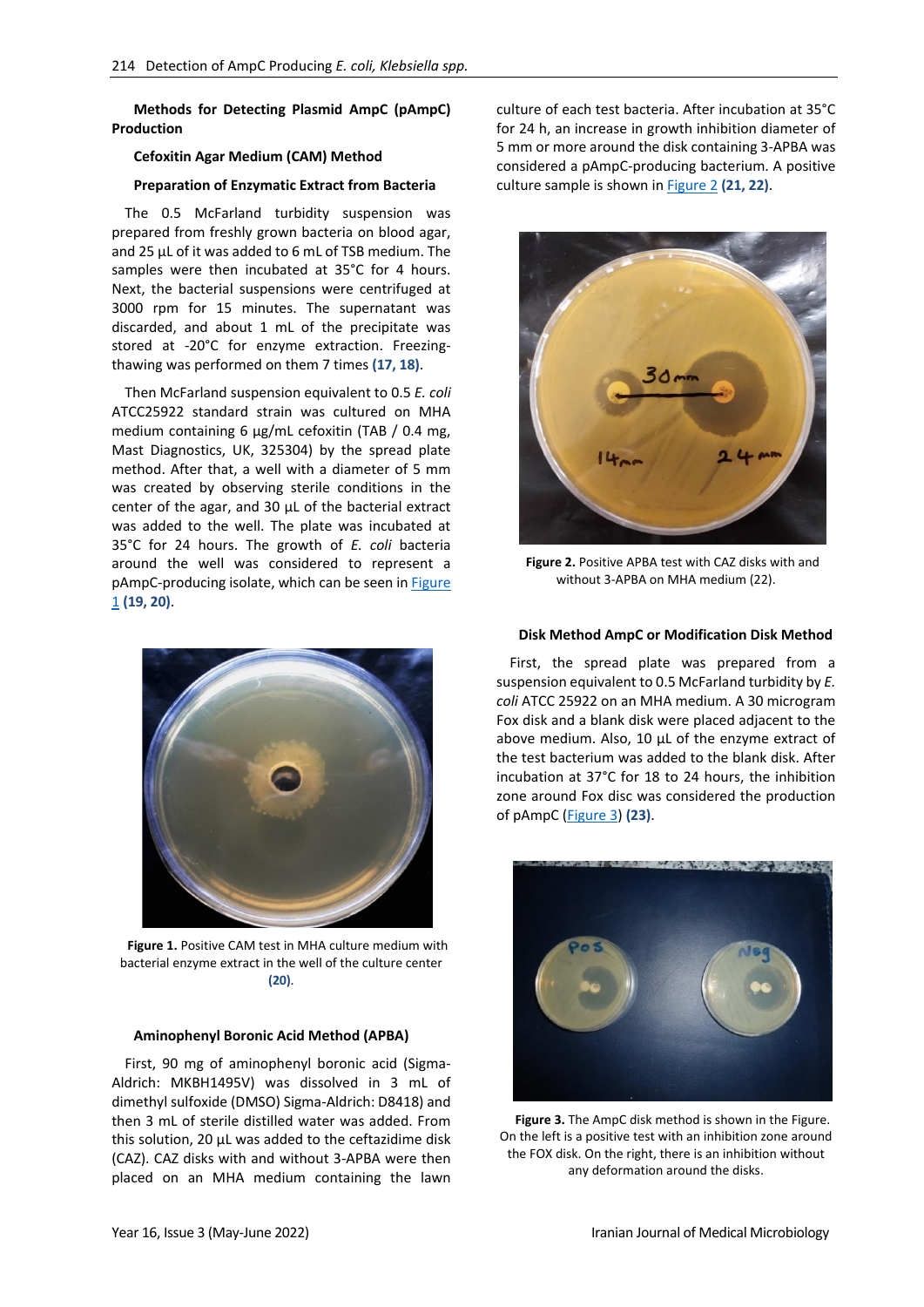## **Identification of Chromosomal or Induced AmpC (iAmpC: Inducible AmpC)**

Mast Disk (UK) was used to induce chromosomal AmpC production as an inducer of enzyme production. A suspension (with a turbidity of 0.5 McFarland standard) of the studied bacterium was cultured using a spread plate method in the MHA medium. Then,

discs containing imipenem, cefotaxime (CTX) alone, and cefotaxime containing 3APBA (60 g / L DMSO) were cultured. After incubation at 35°C for 24 h, a change in the growth inhibition zone shape around the CTX disk and no change in the growth inhibition shape around the CTX + 3APBA disk was considered the production of chromosomal AmpC [\(Figure 4\)](#page-3-0).



**Figure 4.** Chromosomal AmpC production: right, positive test with change in the growth inhibition zone shape around CAZ disk alone, left, negative test without halo deformation around CAZ disk alone **(15)**.

#### <span id="page-3-0"></span>**Molecular Analysis**

### **DNA Extraction and Molecular Analysis of**  *blaDHA***,** *blaFOX***,** *blaMOX* **Genes**

A suspension of the bacteria was prepared in sterile physiological serum, and then the DNA of the bacteria was extracted using Cinnagen Co., Iran, according to its instructions. The frequency of *blaDHA*, *blaFOX,* and *blaMOX* genes was then evaluated using specific primer pairs in samples by the Multiplex-PCR technique. **(24)**. The sequence of primers is demonstrated in [Table 1.](#page-3-1)

The following schedule was used to amplify *blaDHA*, *blaFOX,* and *blaMOX* genes: the initial denaturation phase at 94°C for 10 minutes, 30 cycles at 94°C for 40 seconds, 60 seconds at 55°C, for one minute at 72°C, and the final phase of elongation at 72°C for 7 minutes. The PCR product was evaluated on 2%

agarose gel by electrophoresis and assessed by a gel documentation system (Vilber, Lourmat, France).

The amplified products were examined by Bioneer (South Korea) for sequencing genes using forward primers. Sequencing results were evaluated by Chromas software (V.2.6.4), and then blast analysis was performed [\(www.ncbi.nlm.nih.gov\)](http://www.ncbi.nlm.nih.gov/).

#### **Statistical Analysis**

Data were analyzed using SPSS 22 software (SPSS Inc., Chicago, Ill., USA). Descriptive statistical tests were used to obtain the prevalence of AmpC producers in the studied bacteria. Also, the sensitivity and specificity of phenotypic methods were calculated compared to the molecular method

<span id="page-3-1"></span>

| <b>Genes</b>  | Sequence of primers (5'-3')                                      | Product length (bp) | Reference |
|---------------|------------------------------------------------------------------|---------------------|-----------|
| blaDHA        | F:TGA TGG CAC AGC AGG ATA TTC<br>R:GCT TTG ACT CTT TCG GTA TTC G | 997                 | 24        |
| <b>blaMOX</b> | F:GCA ACA ACG ACA ATC CAT CCT<br>R:GGG ATA GGC GTA ACT CTC CCA A | 895                 | 24        |
| blaFOX        | <b>F:CTA CAG TGC GGG TGG TTT</b><br>R: CTA TTT GCG GCC AGG TGA   | 162                 | 24        |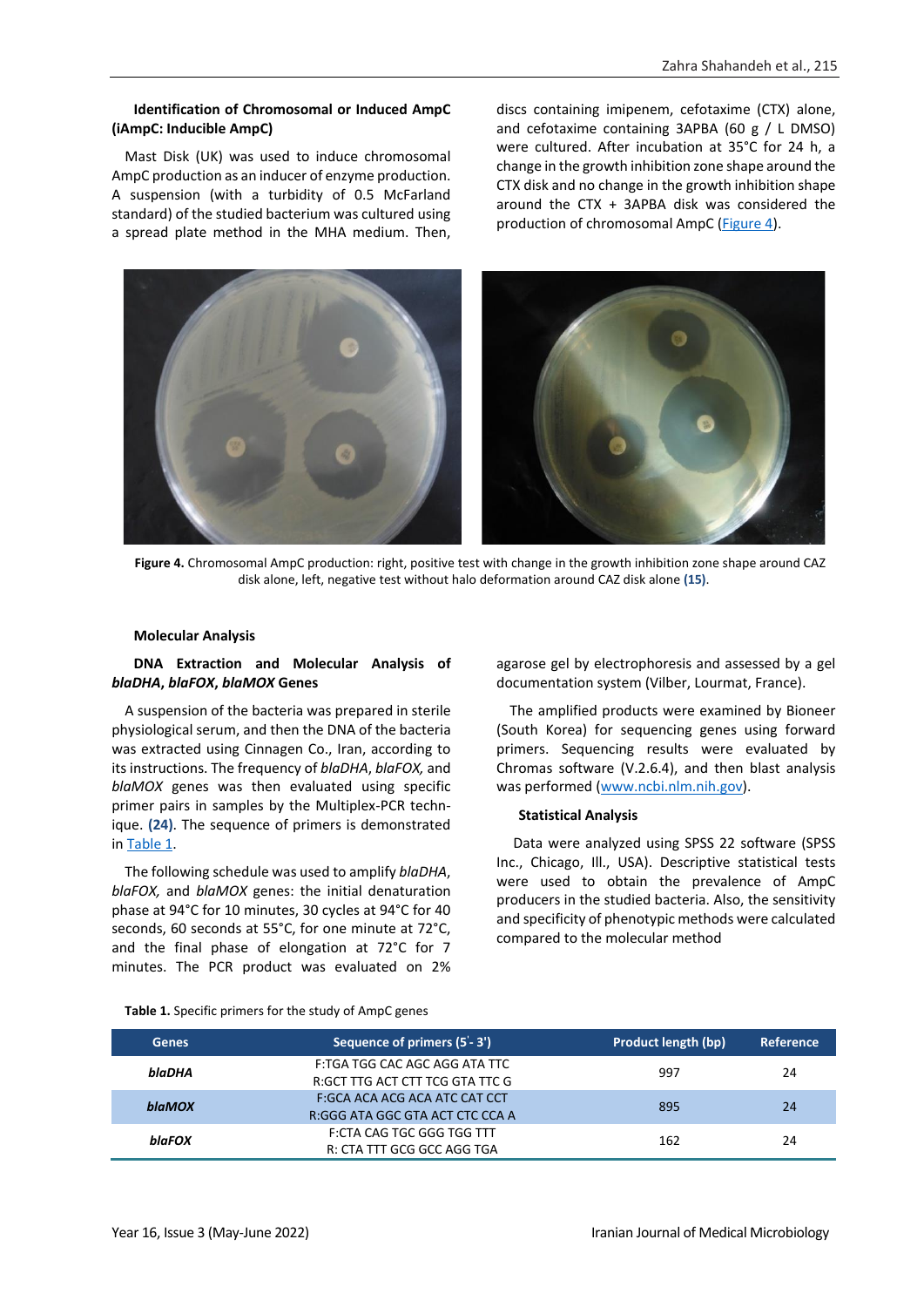## **3.Results**

The antibiotic susceptibility of 163 samples was evaluated. The highest resistance was to cefpodoxime, and the lowest resistance to ertapenem in 111 (68.1%) and 20 (12.3%) isolates, respectively. Also, 66 samples (40.5%) were multidrug-resistant (10 *Enterobacter* isolates, 18 *Klebsiella* isolates, and 38 *E. coli* isolates).

Of the total bacteria (49.1%), 80 isolates were resistant to FOX or suspected of producing plasmid AmpC. Of these, 49 isolates (61.3%) were positive for plasmid or chromosomal AmpC phenotypic tests, and 7 (14.3%) isolates of these positive phenotype bacteria carried the *blaDHA* gene. Of 83 FOX-sensitive bacteria, 18 (21.7%) isolates were positive for at least one of the plasmids or chromosomal AmpC phenotypic tests, and 5 isolates (6%) of these positive phenotypic bacteria carried the *blaDHA* gene [\(Table](#page-4-0)  [2\)](#page-4-0). Also, molecular analysis of the frequency of resistance genes showed that 21 (12.9%) bacteria had the *blaDHA* gene, and out of 12 samples (9.61), 13 isolates were resistant to FOX.

All *Klebsiella* isolates tested negative for the chromosomal phenotype (iAmpC), while 11 *Enterobacter* isolates tested positive [\(Table 3\)](#page-4-1).

<span id="page-4-0"></span>**Table 2.** Distribution of AmpC-producing bacteria based on phenotypic tests and PCR

| <b>Bacteria</b>            | E. coli         |              | Klebsiella spp. |              | Enterobacter spp. |              |              |
|----------------------------|-----------------|--------------|-----------------|--------------|-------------------|--------------|--------------|
|                            | <b>Negative</b> | Positive (*) | <b>Negative</b> | Positive (*) | <b>Negative</b>   | Positive (*) | <b>Total</b> |
| <b>Fox resistant</b>       | 8(3)            | 23(6)        | 13              | 7(1)         | 10(3)             | 19           | 80(13)       |
| Sensitive to<br><b>Fox</b> | 29(2)           | 13(4)        | 31(1)           | 4(1)         | 5                 | 1            | 83(8)        |
| <b>Total</b>               | 37(5)           | 36(10)       | 44(1)           | 11(2)        | 15(3)             | 20           | 163(21)      |

(\*): Isolates that tested positive for at least one phenotypic test.

The numbers in parentheses in the Table indicate the number of bacteria carrying the *blaDHA* gene.

<span id="page-4-1"></span>

| <b>Phenotypic test</b><br><b>Bacteria</b> | <b>CAM</b><br>(n) | <b>APBA</b><br>(n) | AmpC disk<br>(n) | iAmpC<br>(n) |
|-------------------------------------------|-------------------|--------------------|------------------|--------------|
| <b>Enterobacter</b>                       | 14                | 4                  |                  | 11           |
| <b>Klebsiella</b>                         | 11                | $\Omega$           |                  | 0            |
| E. coli                                   | 31                | 18                 | 12               | 3            |
| <b>Total</b>                              | 56                | 22                 | 14               | 14           |

**Table 3.** Types of phenotypic tests (plasmid and chromosomal) positive for bacteria

Note: Some bacteria tested positive in more than one test.

In comparison between different plasmid phenotypic methods with the presence of the *blaDHA* gene, the highest specificity was related to the AmpC Disk method (90.8%), and the highest sensitivity was associated with CAM (42.7%). Also, the specificity and sensitivity of the chromosomal method regarding this gene were 91.55% and 9.5%, respectively [\(Table 4\)](#page-4-2).

<span id="page-4-2"></span>**Table 4.** Comparison of sensitivity, specificity, and diagnostic value with the presence of *blaDHA* gene of each of the plasmid and chromosomal AmpC phenotypic methods

| <b>Phenotypic diagnostic test</b> | Specificity (%) | Sensitivity (%) | <b>Diagnostic value</b> |
|-----------------------------------|-----------------|-----------------|-------------------------|
| <b>CAM</b>                        | 66.7            | 42.9            | 1.5                     |
| <b>APBA</b>                       | 86.6            | 28.7            | 2.1                     |
| AmpC disk                         | 90.8            | 9.5             | 1.01                    |
| iAmpC                             | 91.55           | 9.5             | 1.1                     |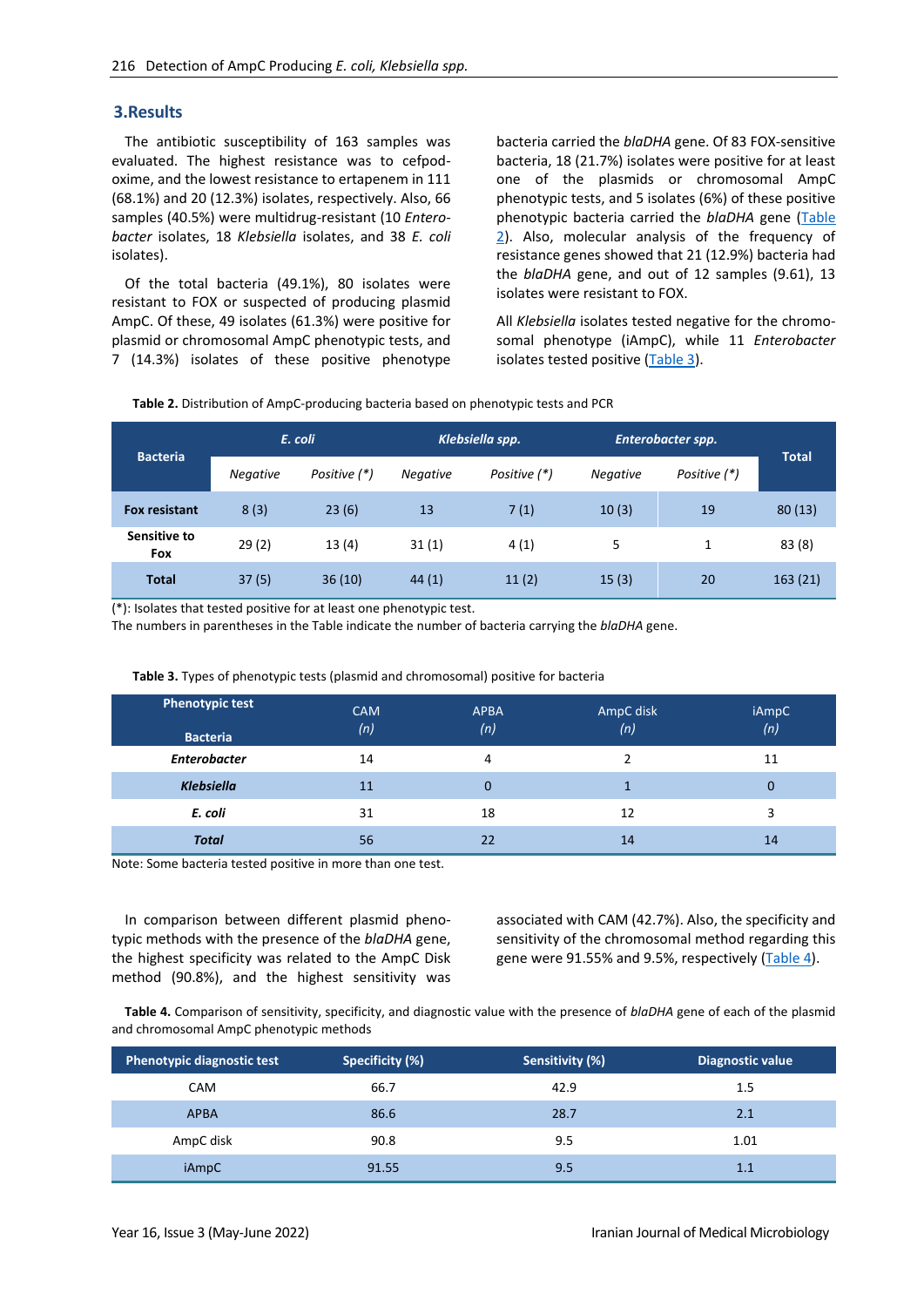## **4.Discussion**

In the present study, the prevalence of bacteria suspected of producing AmpC based on the FOX resistance method was 49 (49.1%). Also, using phenotypic methods, the number of AmpC-producing bacteria was 31 isolates of *Enterobacter* (19%), 12 isolates of *Klebsiella* (7.4%), and 62 isolates of *E. coli*. The *blaFOX* and *blaMOX* genes were not observed in the studied bacteria, while the *blaDHA* gene was reported in 3 *Enterobacteriaceae* (1.8%), 3 *Klebsiella* (1.8%), and 15 *E. coli* (9.2%).

In 2017, Qanavati *et al.* reported a prevalence of suspected *Pneumoniae* producing AmpC, 52% based on cefoxitin resistance test and 52% based on confirmatory phenotypic methods. Also, in these bacteria, the presence of *blaDHA* and blaFOX genes were 7.8% and 0.98%, respectively **(25)**. In another study by the same researcher in 2018, on *Enterobacteria* isolated from different clinical specimens, 84.3% of the isolates were reported to be resistant to cefoxitin and (6.6%) had two bacteria carrying *blaDHA* genes. Still, *blaFOX* and *blaMOX* genes were not observed **(26)**.

In a study in Qazvin in 2021, Robatjazi *et al.* found that 18.4% of *E. coli* bacteria and 30.4% of *K. pneumoniae* were resistant to cefoxitin; the *blaDHA* gene was identified in 8.7% and 6.34% of the isolates, respectively **(27)**. The observed differences between the present study and other studies may be due to differences in the studied populations in different geographical areas.

According to the CLSI protocol, cefoxitin-resistant isolates (FOX) can be considered susceptible strains to pAmpC production. In the present study, 55% of cefoxitin-resistant isolates tested positive for at least one of the plasmid phenotypic tests, and the *blaDHA* gene was reported in 15% of them.

In other studies, bacteria carrying different pAmpC genes responded differently to cefoxitin (resistance or susceptibility). In Egypt (2018), 28.5% of cefoxitinresistant bacteria had *blaDHA*, *blaMOX,* and *blaCIT* genes **(12)**. But in Malaysia (2016), 64% of cefoxitinresistant bacteria did not have *blaFOX*, *blaMOX*, *blaMIR* / *blaACT*, *blaDHA* genes **(6)**. Cefoxitin resistance is a sensitive but not distinct method for isolating pAmpC-producing bacteria. Because its mechanism is to reduce the permeability of the outer membrane of bacteria, it can lead to resistance in the presence of a group of carbapenemase enzymes **(10)**. In the present study, it was observed that 19.2% of cefoxitinsensitive bacteria were positive in at least one of the plasmid phenotypic tests, and 18.7% of them had the *blaDHA* gene. It seems that cefoxitin sensitivity is not a sign of not producing pAmpC.

Based on the observations of Reuland *et al.*, the bacteria carrying the *ACC-1bla* gene were sensitive to cefoxitin, thus supposed to be negative for pAmpC production by this method. This is a critical point as this gene was identified in bacteria in studies in several European countries and caused many problems in Garches in France **(28)**.

Another finding of the present study was the lack of production of the chromosomal AmpC enzyme in *Klebsiella*. According to Dutch national guidelines, the chromosomal type AmpC (induction) is generally predominant in bacteria such as *Enterobacter* species. Still, chromosomal type (induction) is unusual or does not exist in *Klebsiella* and *E. coli* species **(10)**.

Due to the lack of reliable laboratory diagnostic methods and the low specificity of existing phenotypic methods for pAmpC detection, the exact prevalence of β-lactamase generators is not available **(6)**. In the present study, among the three plasmid phenotypic methods for detecting these generators concerning the *blaDHA* gene, the AmpCDisk method exhibits the highest specificity (90.8%), and the CAM method demonstrates the highest sensitivity (42.9%). Also, the diagnostic value (DOR) of the APBA (boronic acid) method (1/2) to separate AmpC generators is more than the other two methods. The iAmpC detection method (induction (also in the detection of true negative cases (91.5%)) is much more successful than the real positive (9.5%) and has an acceptable diagnostic value (more than one) in the detection of chromosomal generators of the AmpC enzyme.

In other studies, to select the appropriate phenotypic method for the identification of this enzyme in the family *Enterobacteriaceae*, in Egypt in 2014 the boronic acid method **(14)**, and in 2018 the CC-DDS method **(12)**, in Turkey (2013), the boronic acid method **(29)**, and in New Delhi (2018), the use of FOX disk **(4)** were the successful techniques in separating AmpC generators.

Comparing the above studies, it seems that the presence of different genes is effective in the quality of diagnosis of confirmatory phenotypic methods, and in general, these methods can better detect actual negative cases (specificity higher than 90%).

In recent years, excessive use of antibiotics in humans and animals globally, especially in developing countries, has contributed to the development of MDR bacteria **(30, 31)**.

Another finding of this study is the high frequency of positive MDR bacteria (40.5%). Also, in a study by Uzunović *et al.* on the same bacteria used in this study, 10 isolates (6.1%) (out of 163 bacteria) carried the *blaDHA* gene simultaneously with the *blaCTX* gene,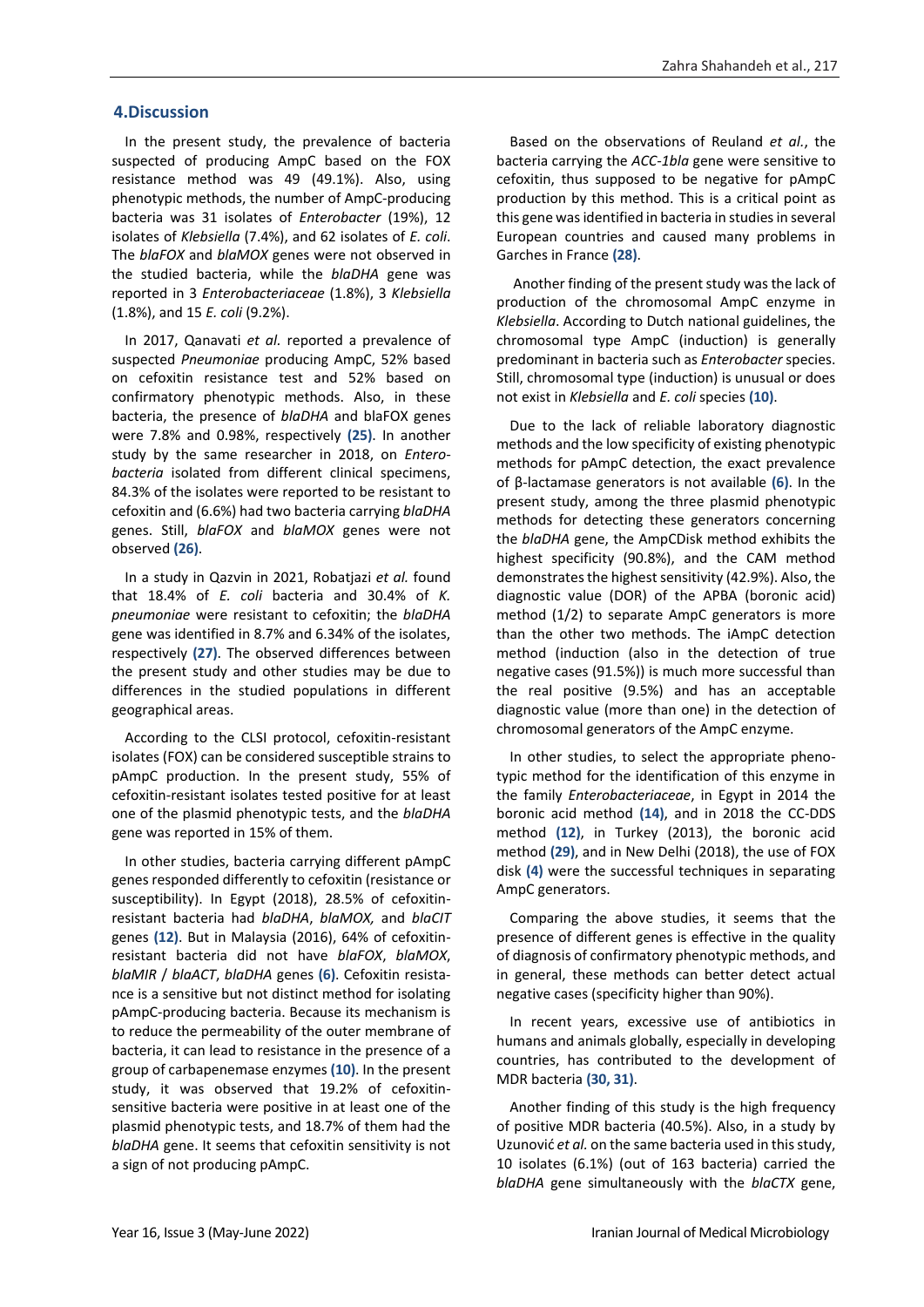and all of them were MDR. In the study of Uzunovic (2009-2010) in Bosnia and Herzegovina, this concurrence was 45.4% **(32)**. Considering the increasing growth of MDR bacteria in recent years and the evolution of plasmid-dependent *blaDHA* genes in *Enterobacteriaceae* isolates (87.5% of carriers of *MIR* / *DHA* genes in Malaysia), investigating AmpC plasmid genes acting as repositories in the emergence of antibiotic resistance and controlling infections in hospitals **(6)** seem necessary.

Due to the unavailability of simple and high-quality diagnostic methods, many pAmpC and iAmpC-producing organisms remain unknown. A standard antibiogram should be performed to prevent the growth of this type of bacteria in the world.

## **5. Conclusion**

The present study's findings indicated the presence of AmpC-producing isolates in the city of Babol, Iran. Due to the presence of the *blaDHA* gene even in FOXsensitive isolates, the use of molecular methods to identify AmpC-producing bacteria in this region is essential.

## **Acknowledgment**

The authors thank the Vice-Chancellor for Research and Technology of Babol University of Medical Sciences, their colleagues at the laboratories of the hospitals, and the Molecular Biology Research Center

## **Reference**

- 1. Caliskan E, Say Coskun US, Dulger G, Kilincel O, Ankarali H, Sahin I. Investigation of plasmid mediated AmpC beta-lactamases in Escherichia coli and Klebsiella pneumoniae isolates by phenotypic and genotypic. J Pak Med Assoc. 2019;69(6):834-9.
- 2. Abdalhamid B, Albunayan S, Shaikh A, Elhadi N, Aljindan R. Prevalence study of plasmid-mediated AmpC β-lactamases in Enterobacteriaceae lacking inducible ampC from Saudi hospitals. Journal of medical microbiology. 2017;66(9):1286-90. [\[DOI:10.1099/jmm.0.000504\]](https://doi.org/10.1099/jmm.0.000504) [\[PMID\]](https://www.ncbi.nlm.nih.gov/pubmed/28820112)
- 3. Rensing KL, Abdallah H, Koek A, Elmowalid GA, Vandenbroucke-Grauls CM, Al Naiemi N, et al. Prevalence of plasmid-mediated AmpC in Enterobacteriaceae isolated from humans and from retail meat in Zagazig, Egypt. Antimicrobial Resistance & Infection Control. 2019;8(1):1-8. [\[DOI:10.1186/s13756-019-0494-6\]](https://doi.org/10.1186/s13756-019-0494-6) [\[PMID\]](https://www.ncbi.nlm.nih.gov/pubmed/30891235) [\[PMCID\]](http://www.ncbi.nlm.nih.gov/pmc/articles/PMC6390348)
- 4. Govindaswamy A, Bajpai V, Batra P, Malhotra R, Mathur P. Phenotypic and molecular characterization of extended spectrum beta lactamase and AmpC beta lactamases in Escherichia coli from a tertiary care centre in India. 2018.

of Babol University of Medical Sciences, who helped them in this study. Special thanks also to Ms. Ghasemi, who helped carry out this project.

The approval code of the ethics committee is MUBABOL.REC.1394.223.

## **Authors' Contribution**

Ms. Shahandeh and Ms. Sedighiyan were involved in collecting samples, conducting experiments, analyzing the results, and writing the article. Ms. Kalantari has been involved in analyzing the results and correcting the article.

## **Funding**

The financial resources of this research are provided by the Vice Chancellor for Research and Technology of Babol University of Medical Sciences.

## **Conflict of Interest**

There is no conflict of interest between the authors.

- 5. Correa-Martínez CL, Idelevich EA, Sparbier K, Kostrzewa M, Becker K. Rapid detection of extendedspectrum β-lactamases (ESBL) and AmpC β-lactamases in Enterobacterales: development of a screening panel using the MALDI-TOF MS-based direct-on-target microdroplet growth assay. Frontiers in microbiology. 2019;10:13. [\[DOI:10.3389/fmicb.2019.00013\]](https://doi.org/10.3389/fmicb.2019.00013) [\[PMID\]](https://www.ncbi.nlm.nih.gov/pubmed/30733710) [\[PMCID\]](http://www.ncbi.nlm.nih.gov/pmc/articles/PMC6353820)
- 6. Mohd Khari FI, Karunakaran R, Rosli R, Tee Tay S. Genotypic and phenotypic detection of AmpC βlactamases in Enterobacter spp. isolated from a teaching hospital in Malaysia. PLoS One. 2016;11(3): e0150643. [\[DOI:10.1371/journal.pone.0150643\]](https://doi.org/10.1371/journal.pone.0150643) [\[PMID\]](https://www.ncbi.nlm.nih.gov/pubmed/26963619) [\[PMCID\]](http://www.ncbi.nlm.nih.gov/pmc/articles/PMC4786217)
- 7. Aryal SC, Upreti MK, Sah AK, Ansari M, Nepal K, Dhungel B, et al. Plasmid-mediated AmpC β-lactamase CITM and DHAM genes among gram-negative clinical isolates. Infection and Drug Resistance. 2020;13:4249. [\[DOI:10.2147/IDR.S284751\]](https://doi.org/10.2147/IDR.S284751) [\[PMID\]](https://www.ncbi.nlm.nih.gov/pubmed/33262619) [\[PMCID\]](http://www.ncbi.nlm.nih.gov/pmc/articles/PMC7699442)
- 8. Othman H, Abd El Hamid D. Evaluation of Phenotypic Methods for Detection of Plasmid-Mediated AmpC β-Lactamases (PMABLs) among Klebsiella pneumoniae. International Journal of Current Microbiology and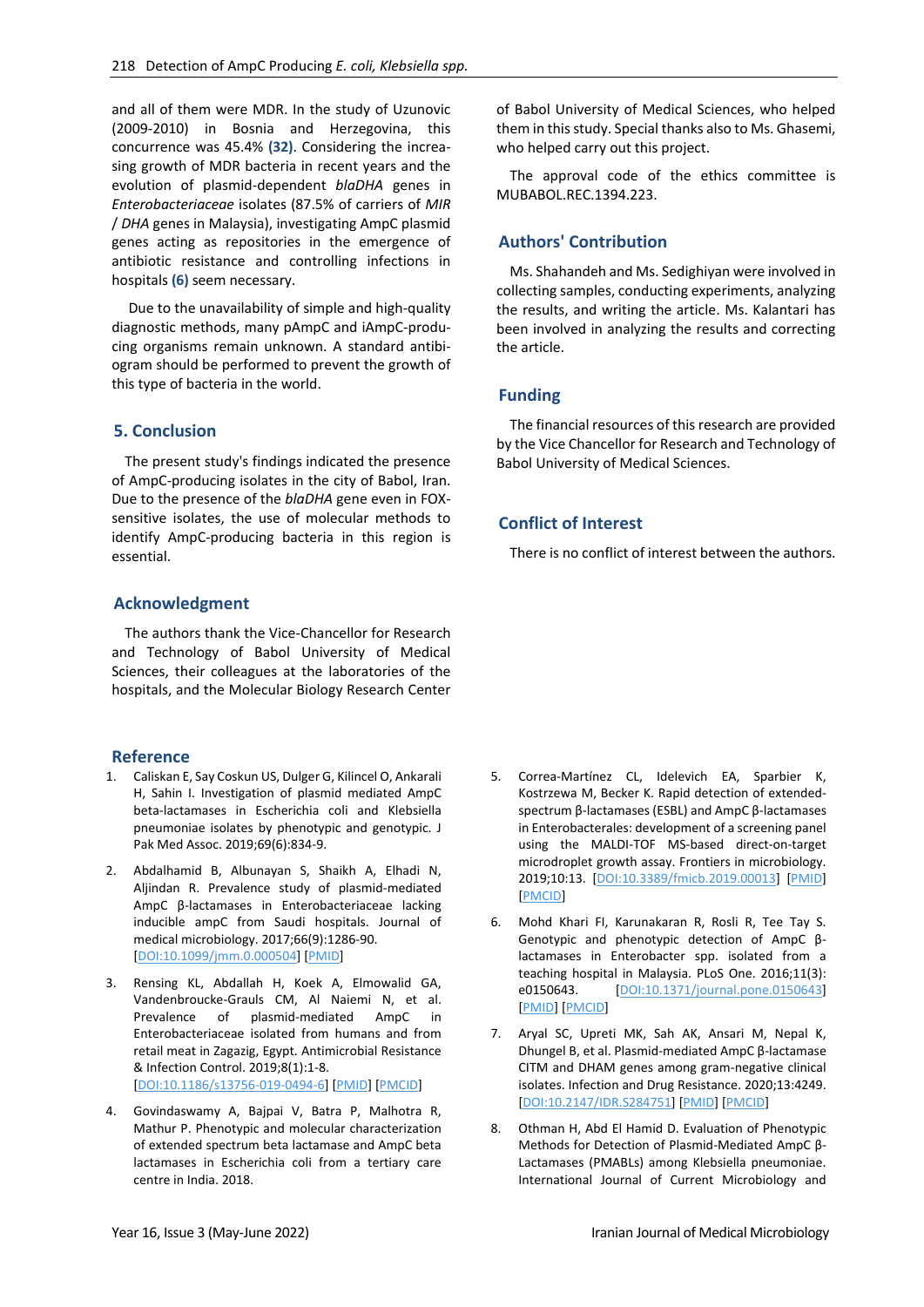Applied Sciences. 2016;5:230-9. [\[DOI:10.20546/ijcmas.2016.511.025\]](https://doi.org/10.20546/ijcmas.2016.511.025)

- 9. Ibrahim ME, Abbas M, Al-Shahrai AM, Elamin BK. Phenotypic characterization and antibiotic resistance patterns of extended-spectrum β-Lactamase-and AmpC β-lactamase-producing Gram-negative bacteria in a referral hospital, Saudi Arabia. Canadian Journal of Infectious Diseases and Medical Microbiology. 2019;2019. [\[DOI:10.1155/2019/6054694\]](https://doi.org/10.1155/2019/6054694) [\[PMID\]](https://www.ncbi.nlm.nih.gov/pubmed/31346353) [\[PMCID\]](http://www.ncbi.nlm.nih.gov/pmc/articles/PMC6617866)
- 10. Reuland EA, Halaby T, Hays JP, de Jongh DM, Snetselaar HD, Van Keulen M, et al. Plasmid-mediated AmpC: prevalence in community-acquired isolates in Amsterdam, the Netherlands, and risk factors for carriage. PLoS One. 2015;10(1):e0113033. [\[DOI:10.1371/journal.pone.0113033\]](https://doi.org/10.1371/journal.pone.0113033) [\[PMID\]](https://www.ncbi.nlm.nih.gov/pubmed/25587716) [\[PMCID\]](http://www.ncbi.nlm.nih.gov/pmc/articles/PMC4294687)
- 11. W.Procop G, Church DL, Hall GS, Janda WM. Koneman's Color Atlas and Textbook of Diagnostic Microbiology. 7th ed. philadelphia: Wolters Kluwer Health; 2017. 1412 p.
- 12. Ghonaim R, Moaety H. Comparison between Multiplex PCR and Phenotypic Detection Methods for Identifying. AmpC B. 2018. [\[DOI:10.4172/2327-](https://doi.org/10.4172/2327-5073.1000313) [5073.1000313\]](https://doi.org/10.4172/2327-5073.1000313)
- 13. Tamma PD, Doi Y, Bonomo RA, Johnson JK, Simner PJ, RA ARLGTPDYB. A primer on AmpC β-lactamases: necessary knowledge for an increasingly multidrugresistant world. Clinical Infectious Diseases. 2019;69(8):1446-55. [\[DOI:10.1093/cid/ciz173\]](https://doi.org/10.1093/cid/ciz173) [\[PMID\]](https://www.ncbi.nlm.nih.gov/pubmed/30838380) [\[PMCID\]](http://www.ncbi.nlm.nih.gov/pmc/articles/PMC6763639)
- 14. Wassef M, Behiry I, Younan M, El Guindy N, Mostafa S, Abada E. Genotypic Identification of AmpC β-Lactamases Production in Gram-Negative Bacilli Isolates. Jundishapur journal of microbiology. 2014;7(1):e8556. [\[DOI:10.5812/jjm.8556\]](https://doi.org/10.5812/jjm.8556) [\[PMID\]](https://www.ncbi.nlm.nih.gov/pubmed/25147649) [\[PMCID\]](http://www.ncbi.nlm.nih.gov/pmc/articles/PMC4138665)
- 15. Zorgani A, Daw H, Sufya N, Bashein A, Elahmer O, Chouchani C. Co-occurrence of plasmid-mediated AmpC β-lactamase activity among Klebsiella pneumoniae and Escherichia Coli. The open microbiology journal. 2017;11:195. [\[PMID\]](https://www.ncbi.nlm.nih.gov/pubmed/29151996) [\[PMCID\]](http://www.ncbi.nlm.nih.gov/pmc/articles/PMC5678236) [\[DOI:10.2174/1874285801711010195\]](https://doi.org/10.2174/1874285801711010195)
- 16. Clinical and Laboratory Standards Institute. Performance Standards for Antimicrobial Susceptibility Testing;Twenty-fourth informational supplement Cd-SCaLSI, Wayne, PA. 2015.
- 17. Coudron PE, Moland ES, Thomson KS. Occurrence and detection of AmpC beta-lactamases among Escherichia coli, Klebsiella pneumoniae, and Proteus mirabilis isolates at a veterans medical center. Journal of Clinical Microbiology. 2000;38(5):1791-6. [\[PMID\]](https://www.ncbi.nlm.nih.gov/pubmed/10790101) [\[PMCID\]](http://www.ncbi.nlm.nih.gov/pmc/articles/PMC86590) [\[DOI:10.1128/JCM.38.5.1791-1796.2000\]](https://doi.org/10.1128/JCM.38.5.1791-1796.2000)
- 18. Mohamudha PR, Harish B, Parija S. AmpC beta lactamases among Gram negative clinical isolates from a tertiary hospital, South India. Brazilian Journal of Microbiology. 2010;41(3):596-602. [\[PMID\]](https://www.ncbi.nlm.nih.gov/pubmed/24031534) [\[PMCID\]](http://www.ncbi.nlm.nih.gov/pmc/articles/PMC3768642) [\[DOI:10.1590/S1517-83822010000300009\]](https://doi.org/10.1590/S1517-83822010000300009)
- 19. Jacoby GA. AmpC β-lactamases. Clinical microbiology reviews. 2009;22(1):161-82. [\[DOI:10.1128/CMR.00036-08\]](https://doi.org/10.1128/CMR.00036-08) [\[PMID\]](https://www.ncbi.nlm.nih.gov/pubmed/19136439) [\[PMCID\]](http://www.ncbi.nlm.nih.gov/pmc/articles/PMC2620637)
- 20. Shahandeh Z, Sadighian F, Beigom Rekabpor K. Phenotypic Detection of ESBL, MBL (IMP-1), and AmpC Enzymes, and Their Coexistence in Enterobacter and Klebsiella Species Isolated FromClinical Specimens. Int J Enteric Pathog. 2016;4(2):1-7. [\[DOI:10.17795/ijep32812\]](https://doi.org/10.17795/ijep32812)
- 21. Yagi T, Wachino J-i, Kurokawa H, Suzuki S, Yamane K, Doi Y, et al. Practical methods using boronic acid compounds for identification of class C β-lactamaseproducing Klebsiella pneumoniae and Escherichia coli. Journal of Clinical Microbiology. 2005;43(6):2551-8. [\[DOI:10.1128/JCM.43.6.2551-2558.2005\]](https://doi.org/10.1128/JCM.43.6.2551-2558.2005) [\[PMID\]](https://www.ncbi.nlm.nih.gov/pubmed/15956362) [\[PMCID\]](http://www.ncbi.nlm.nih.gov/pmc/articles/PMC1151917)
- 22. Shahandeh Z, Sadighian F, Rekabpou KB. Phenotypic study of Extended-spectrum beta-lactamase, AmpC and Carbapenemase among E. coli clinical isolates in affiliated hospitals of Babol University of Medical Sciences. International Journal of Health System and Disaster Management. 2015;3(2):74.
- 23. Rudresh S, Nagarathnamma T. Two simple modifications of modified three-dimensional extract test for detection of AmpC [beta]-lactamases among the members of family Enterobacteriaceae. Chronicles of young Scientists. 2011;2(1):42. [\[DOI:10.4103/2229-](https://doi.org/10.4103/2229-5186.79349) [5186.79349\]](https://doi.org/10.4103/2229-5186.79349)
- 24. Dallenne C, Da Costa A, Decré D, Favier C, Arlet G. Development of a set of multiplex PCR assays for the detection of genes encoding important β-lactamases in Enterobacteriaceae. Journal of Antimicrobial Chemotherapy. 2010;65(3):490-5. [\[DOI:10.1093/jac/dkp498\]](https://doi.org/10.1093/jac/dkp498) [\[PMID\]](https://www.ncbi.nlm.nih.gov/pubmed/20071363)
- 25. Ghanavati R, Darban-Sarokhalil D, Navab-Moghadam F, Kazemian H, Irajian G, Razavi S. First report of coexistence of AmpC beta-lactamase genes in Klebsiella pneumoniae strains isolated from burn patients. Acta microbiologica et immunologica Hungarica. 2017;64(4):455-62. [\[DOI:10.1556/030.64.2017.028\]](https://doi.org/10.1556/030.64.2017.028) [\[PMID\]](https://www.ncbi.nlm.nih.gov/pubmed/28859497)
- 26. Ghanavati R, Emaneini M, Kalantar-Neyestanaki D, Maraji AS, Dalvand M, Beigverdi R, et al. Clonal relation and antimicrobial resistance pattern of extendedspectrum β-lactamase-and AmpC β-lactamaseproducing Enterobacter spp. isolated from different clinical samples in Tehran, Iran. Revista da Sociedade Brasileira de Medicina Tropical. 2018;51:88-93. [\[DOI:10.1590/0037-8682-0227-2017\]](https://doi.org/10.1590/0037-8682-0227-2017) [\[PMID\]](https://www.ncbi.nlm.nih.gov/pubmed/29513851)
- 27. Robatjazi S, Nikkhahi F, Niazadeh M, Marashi SMA, Peymani A, Javadi A, et al. Phenotypic identification and genotypic characterization of plasmid-mediated AmpC β-lactamase-producing Escherichia coli and Klebsiella pneumoniae isolates in Iran. Current Microbiology. 2021;78(6):2317-23. [\[DOI:10.1007/s00284-021-02479-9\]](https://doi.org/10.1007/s00284-021-02479-9) [\[PMID\]](https://www.ncbi.nlm.nih.gov/pubmed/33837818)
- 28. Reuland EA, Hays JP, de Jongh DM, Abdelrehim E, Willemsen I, Kluytmans JA, et al. Detection and occurrence of plasmid-mediated AmpC in highly